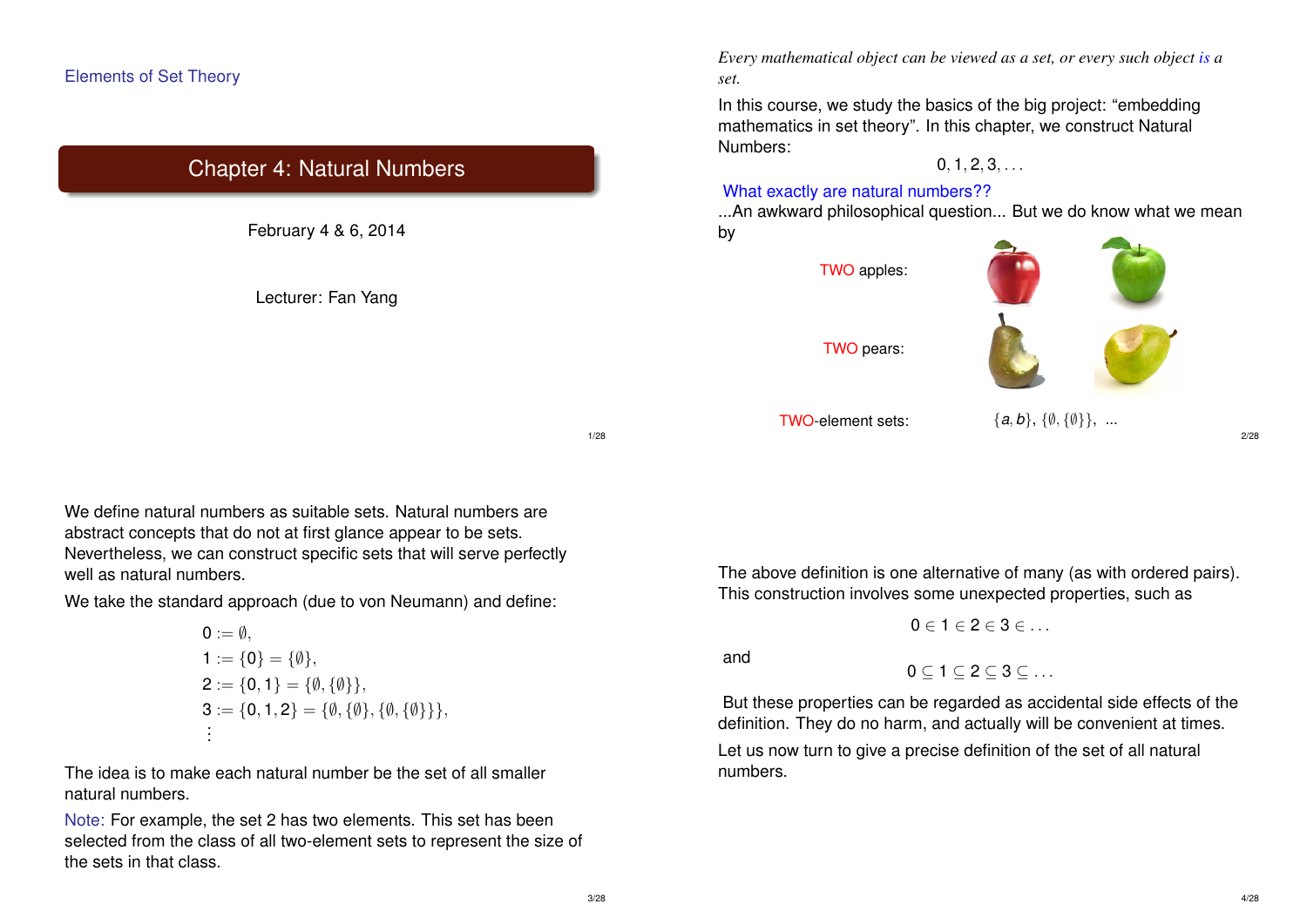## Definition 4.1

*For any set a, its successor a*<sup>+</sup> *is defined as*  $a^+ = a \cup \{a\}.$ 

By the above definition:

 $0 = \emptyset$ 1 = {0} = { $\emptyset$ } =  $\emptyset \cup {\emptyset}$ } =  $\emptyset^+ = 0^+$  ${\sf 2}=\{{\sf 0},{\sf 1}\}=\{{\sf 0},\{{\sf 0}\}\}=\{{\sf 0}\}\cup\{\{{\sf 0}\}\}= {\sf 1}\cup\{{\sf 1}\}={\sf 1}^+=\emptyset^{++}$  $\mathsf{3}=\{\mathsf{0},\mathsf{1},\mathsf{2}\}=\{\mathsf{0},\mathsf{1},\{\mathsf{0},\mathsf{1}\}\}=\{\mathsf{0},\mathsf{1}\}\cup\{\{\mathsf{0},\mathsf{1}\}\}=2\cup\{2\}=2^+=\emptyset^{+++}$ . . .

## Definition 4.2

*A set A is said to be inductive iff* ∅ ∈ *A and it is closed under*  $successor, i.e.,$  $\forall a \in A(a^+ \in A).$ 

## Infinity Axiom

*There exists an inductive set, i.e.,*

$$
\exists A(\emptyset \in A \wedge \forall a \in A(a^+ \in A)).
$$

For example, given a set  $a \neq \emptyset$ ,  $A = \{\emptyset, a, \emptyset^+, a^+, \emptyset^{++}, a^{++}, \dots\}$  is an inductive set.

## Definition 4.3

*A natural number is a set that belongs to every inductive set. The set of all natural numbers is denoted by* ω*.*

Clearly,  $\omega = \{x \mid \forall y (y \text{ is inductive } \rightarrow x \in y)\} = \bigcap \{A \mid A \text{ is inductive }\}.$ 

5/28

## Theorem 4B

*The set* ω *is inductive, and is a subset of every inductive set. In other words,* ω *is the smallest inductive set.*

Proof. By definition,  $\omega$  is a subset of every inductive set. Next, we show that  $\omega$  is inductive.

 $\bullet$  Since  $\emptyset$  is an element of every inductive set,  $\emptyset \in \omega$ .

• For any 
$$
a, a \in \omega \implies a
$$
 belongs to every inductive set  $A \implies a^+$  belongs to every inductive set  $A \implies a^+ \in \omega$ .

From the above theorem, it follows that  $\omega = \{\emptyset, \emptyset^+, \emptyset^{++}, \emptyset^{+++}, \dots\}.$ 

# Induction Principle for  $\omega$

*Any inductive subset of* ω *coincides with* ω*.*

Mathematical Induction To prove that a property *P*(*x*) holds for all natural numbers *n*, i.e.,  $T = \omega$  for the set

$$
T=\{n\in\omega\mid P(n)\},\
$$

it suffices to prove that  $T$  is inductive, i.e., to prove the following: base case 0 has property  $P$ , i.e.,  $0 \in T$ . inductive step If  $P(n)$  (i.e.,  $n \in T$ ), then  $P(n^+)$  (i.e.,  $n^+ \in T$ ).

Let us prove the following theorem by induction.

#### Theorem 4C

*Every non-zero natural number is the successor of some natural number.*

Proof. Let

$$
T = \{n \in \omega \mid n = 0 \vee \exists m \in \omega (n = m^+)\}.
$$

Clearly,  $0 \in T$ . Moreover,  $n \in T \implies n \in \omega \Longrightarrow n^+ \in \omega \Longrightarrow n^+ \in T$ . Hence by induction principle,  $T = \omega$ .

 $\Box$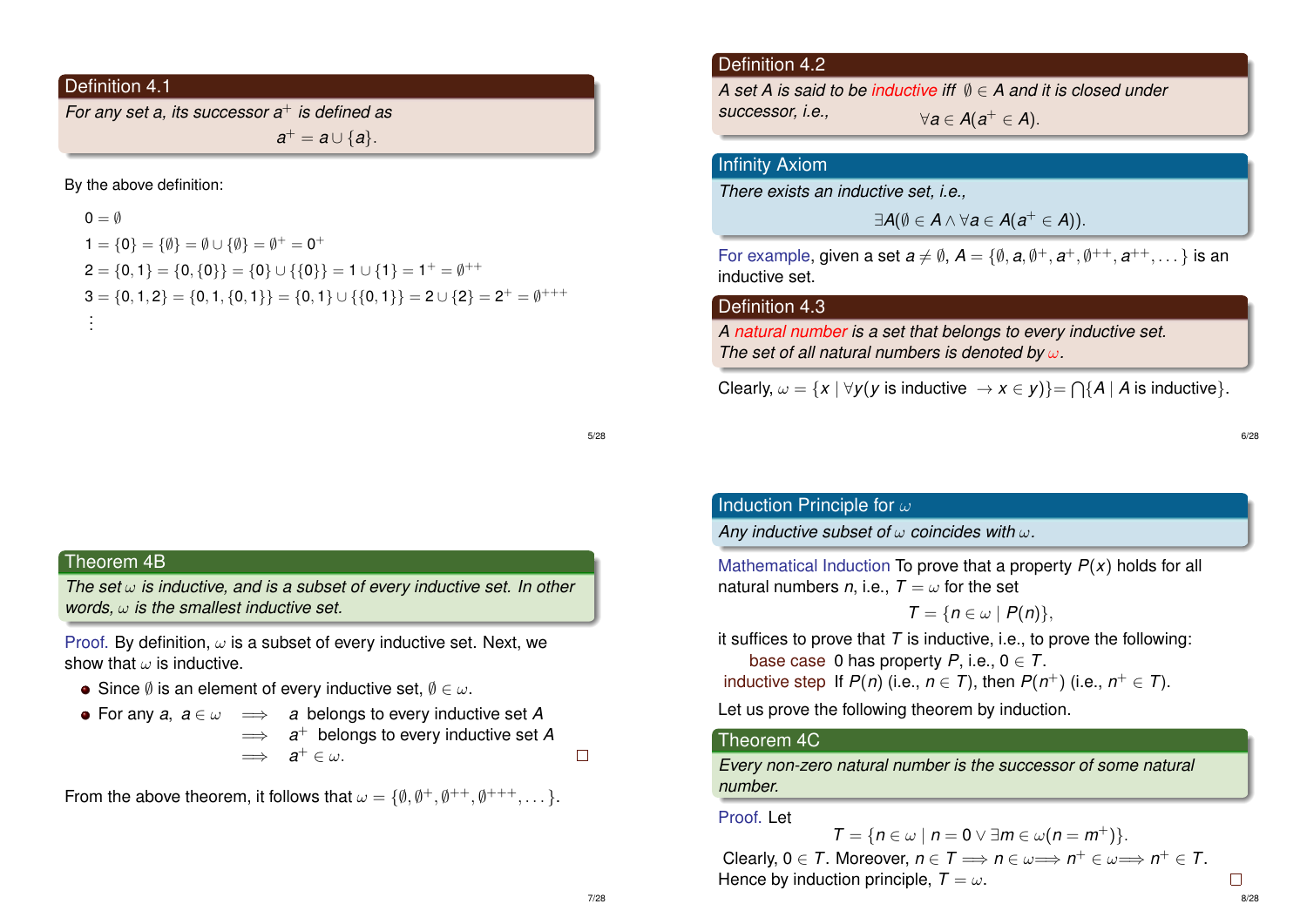## Transitive Sets

| Theorem 4E                                      |                                                                                                                                          |  |
|-------------------------------------------------|------------------------------------------------------------------------------------------------------------------------------------------|--|
| For any transitive set a, $  \cdot   a^+ = a$ . |                                                                                                                                          |  |
|                                                 | Proof. $\bigcup a^+ = \bigcup (a \cup \{a\})$<br>$=$ (Ua) $\cup$ (U{a})<br>$=$ (1   a) $\cup$ a<br>$= a$ (since $  \,  a \subseteq a$ ). |  |
| Theorem 4F                                      |                                                                                                                                          |  |
|                                                 | Every natural number is a transitive set.                                                                                                |  |

Proof. (by induction) Trivially,  $0 = \emptyset$  is transitive. If *n* is a transitive set, then by Theorem 4E,

$$
\bigcup n^+ = n \subseteq n \cup \{n\} = n^+,
$$

thus by definition, *n* <sup>+</sup> is transitive. Hence by Induction Principle, every natural number is a transitive set.  $\Box$ 

## Definition 4.4

*A set A is said to be a transitive set iff*

 $x \in \mathbf{a} \in \mathbf{A} \Longrightarrow x \in \mathbf{A}$ .

The above condition is equivalent to

 $a \in A \Longrightarrow a \subseteq A$ 

or

$$
\bigcup A\subseteq A.
$$

For example:

- The set  $\{\emptyset, \{\{\emptyset\}\}\}\$ is not a transitive set, since  $\{\emptyset\} \in \{\{\emptyset\}\}\in \{\emptyset, \{\{\emptyset\}\}\},\$ but  $\{\emptyset\} \notin \{\emptyset, \{\{\emptyset\}\}\}.$ • The set  $2 = \{0, 1\} = \{\emptyset, \{\emptyset\}\}\$ is transitive, since  $\emptyset \in {\emptyset} \in {\emptyset}, {\emptyset} \}$  (i.e.,  $0 \in 1 \in 2$ ) and  $\emptyset \in {\emptyset, \{\emptyset\}}$  (i.e.,  $0 \in 2$ ).
- The set  $\{0, 2\}$  is not transitive, since  $1 \in 2 \in \{0, 2\}$ , but  $1 \notin \{0, 2\}$ .
- $\bullet$   $\emptyset$  is a transitive set.

#### Theorem 4.5

*The successor function s* :  $\omega \rightarrow \omega$ , defined as  $n \mapsto n^+$ , is one-to-one.

Proof. For any  $m, n \in \omega$ , by Theorem 4E and 4F, we have that

$$
s(m) = s(n) \Longrightarrow m^+ = n^+ \Longrightarrow \bigcup m^+ = \bigcup n^+ \Longrightarrow m = n.
$$

 $\Box$ 

#### Theorem 4G

#### *The set* ω *is a transitive set.*

Note: By this theorem,  $n \in \omega \implies n \subseteq \omega$ , i.e. every natural number is itself a set of natural numbers. For example, as we have seen,  $1 = \{0\}, 2 = \{0, 1\}, 3 = \{0, 1, 2\},$  etc.

Proof. (by induction) We want to show that  $\forall n \in \omega$  (*n*  $\subseteq \omega$ ). It suffices to show that the set  $T = \{n \in \omega \mid n \subseteq \omega\}$  is inductive.

As 
$$
0 = \emptyset \subseteq \omega
$$
, we have  $0 \in T$ . If  $n \in T$ , then  
\n $n \subseteq \omega$  and  $\{n\} \subseteq \omega$   
\nthus  $n^+ = n \cup \{n\} \subseteq \omega$ , thereby  $n^+ \in T$ . Hence T is inductive.

9/28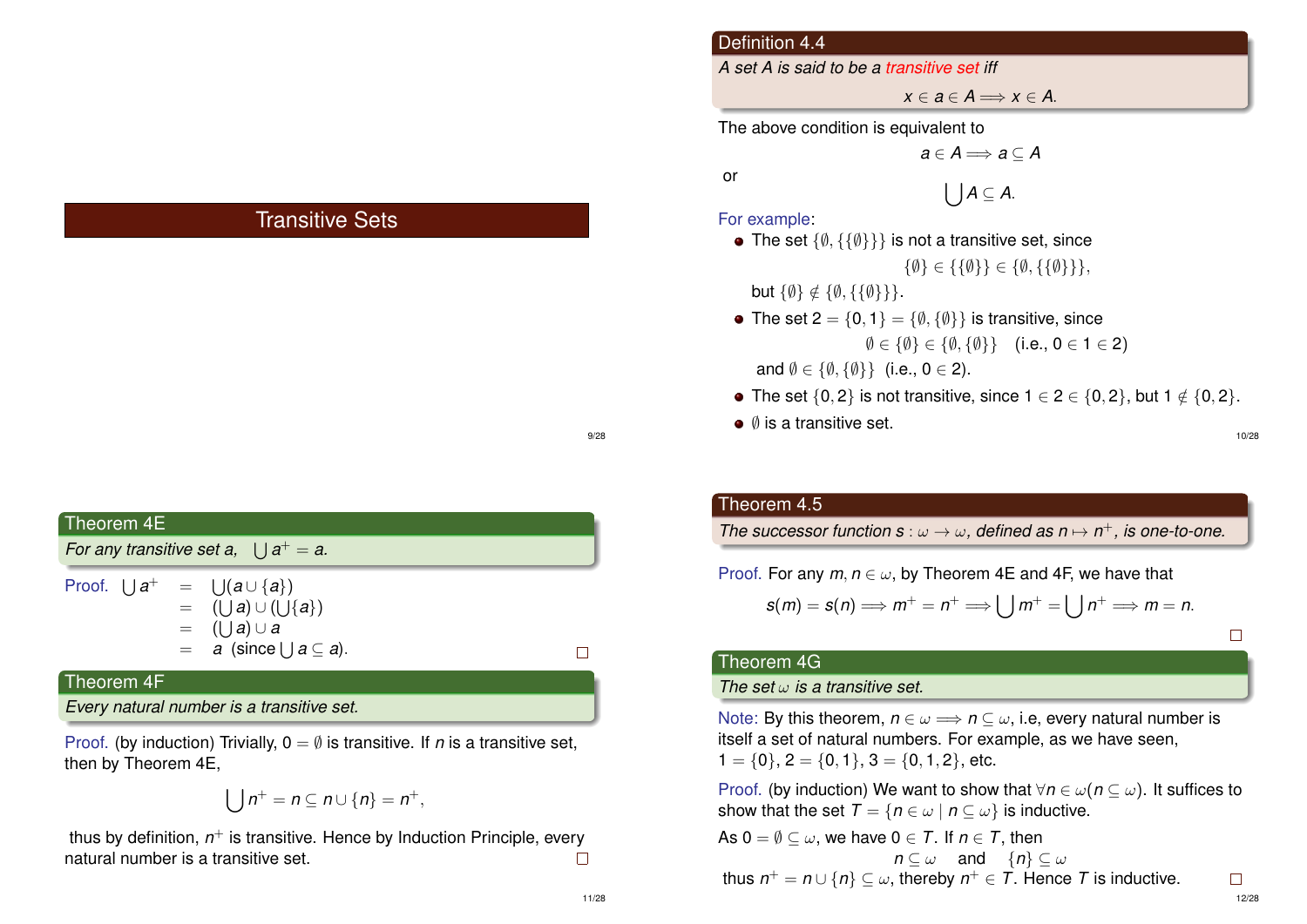## Ordering on  $\omega$

 $0 = \emptyset$  $1 = 0^+ = 0 \cup \{0\} = \{0\} = \{\emptyset\}$  ${\sf 2} = {\sf 1}^+ = {\sf 1} \cup \{{\sf 1}\} = \{{\sf 0},{\sf 1}\} = \{\emptyset,\{\emptyset\}\}$  $3 = 2^+ = 2 \cup \{2\} = \{0, 1, 2\} = \{\emptyset, \{\emptyset\}, \{\emptyset, \{\emptyset\}\}\}\$ . .

## Definition 4.6

*For any m, n*  $\in \omega$ *, we say that m is less than n (i.e., m < n) iff m*  $\in$  *n. We write*  $m \in n$  *or*  $m \le n$  *iff*  $m \in n$  *or*  $m = n$ .

Clearly,  $\bullet$   $m \in m^+ = m \cup \{m\}$ 

• *m* ∈ *n* <sup>+</sup> ⇐⇒ *m* ∈ *n* ∪ {*n*} ⇐⇒ *m* ∈ *n* or *m* = *n*.

## Fact 4.7

*Every natural number n is equal to the set of all natural numbers m smaller than n, i.e., n* = { $m \in \omega \mid m \in n$  }.

Proof. Put  $X = \{m \in \omega \mid m \in n\}$ . Obviously,  $m \in X \Longrightarrow m \in n$ . Conversely, since  $\omega$  is a transitive set, if  $m \in n (\in \omega)$ , then  $m \in \omega$ , thus  $m \in X$ .  $\Box$ 14/28

13/28

We will show that  $\in$  is a linear ordering on  $\omega$ , that is,  $\in$  is transitive and satisfies trichotomy: exactly one of the following three alternatives holds:

$$
m \in n, \quad m = n, \quad n \in m.
$$

## Fact 4.8

*The ordering*  $\in$  *on*  $\omega$  *is transitive, i.e., for any m, n, k*  $\in \omega$ *,* 

 $m \in n \land n \in k \Longrightarrow m \in k$ .

Proof. Since  $k \in \omega$  is a transitive set.

 $\Box$ 

#### Lemma 4L

*Let*  $m, n \in \omega$ . (a)  $m \in n$  iff  $m^+ \in n^+$ (*b*)  $n \notin n$ .

Proof. (a) If  $m^+ \in n^+ = n \cup \{n\}$ , then  $m^+ \in n$  or  $m^+ = n$ . Since  $m \in m^+ = m \cup \{m\}$ , by transitivity of  $\in$ , we obtain  $m \in n$ .

For the converse direction, we show that

$$
T = \{ n \in \omega \mid \forall m \in n(m^+ \in n^+) \}
$$

is inductive.

Vacuously,  $0 \in T$ . Assume  $n \in T$ . For any  $m \in n^+$ , we show that  $m^+ \in n^{++}$ .

Since  $m \in n^+ = n \cup \{n\}$ , we have that  $m \in n$  or  $m = n$ . If  $m = n$ , then  $m^+=n^+\in n^{++}$ . If  $m\in n$ , then since  $n\in \mathcal{T}$ , we have  $m^+\in n^+\in n^{++}$ , which by the transitivity of  $\in$  implies  $m^+ \in n^{++}$ .

(b) It suffices to show that  $T = \{n \in \omega \mid n \notin n\}$  is inductive. Since  $\emptyset \notin \emptyset$ , we have  $0 \in \mathcal{T}$ . By (a),

$$
n\in\mathcal{T}\Longrightarrow n\notin n\Longrightarrow n^+\notin n^+\Longrightarrow n^+\in\mathcal{T}.
$$

16/28

 $\Box$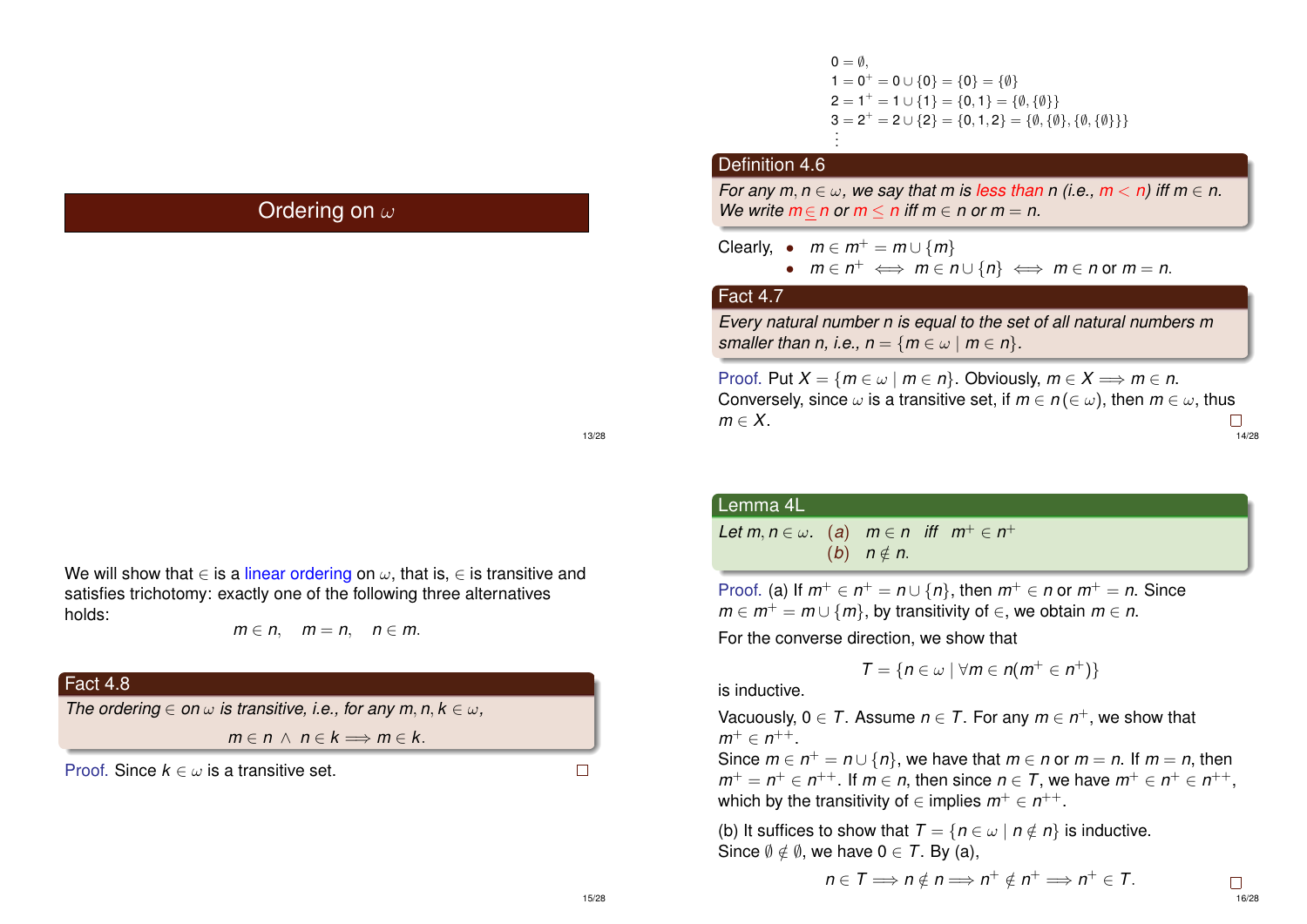#### Theorem 4.9

*The ordering* ∈ *on* ω *is a linear ordering.*

Proof. We have shown that ∈ is transitive. It remains to show that ∈ satisfies trichotomy, i.e., exactly one of the following three alternatives holds:

$$
(i) \; m \in n, \; \text{or} \; (ii) \; m = n, \; \text{or} \; (iii) \; n \in m. \tag{*}
$$

If (i) and (iii) are both true, then by transitivity,  $m \in m$ , contradicting Lemma 4L. If (ii) and ((i) or (ii)) are true, then we also derive  $m \in m$ , which again leads to a contradiction. Thus at most one of the alternatives in (∗) holds.

Next, we show that at least one of the alternatives in (∗) holds. It suffices to show that

$$
\mathcal{T} = \{n \in \omega \mid \forall m \in \omega (m \in n \ \lor \ m = n \ \lor \ n \in m)\}
$$

is inductive.

Base case: We show that  $0 = m$  or  $0 \in m$  for all  $m \in \omega$  by induction. (a) Obviously,  $0 = 0$ . (b) If  $0 = m$  or  $0 \in m$ , then  $0 \in m^+$ , since  $m \in m^+$  and  $\in$ is transitive.

Inductive step: Assume  $n \in T$ . We show that  $n^+ \in T$ , i.e., one of the three alternatives in (∗) holds for *n* <sup>+</sup>. By assumption, for any *m* ∈ ω, one of the three alternatives in (∗) holds for *n*. If (i) or (ii) is the case, since *n* ∈ *n* <sup>+</sup>, we derive  $m \in n^+$ . If (iii) is the case, by Lemma 4L,  $n^+ \in m^+=m \cup \{m\}$ , thus  $n^+ \in m$  or  $n^+ = m$ . Hence  $n^+ \in T$ .  $17/28$ 

## Theorem 4.10 (Well Ordering of  $\omega$ )

*Any nonempty subset A of* ω *contains a least element, i.e., there is n* ∈ *A* such that *n* ∈ *k* for all  $k \in A$ .

Proof. Suppose  $A \subseteq \omega$  does not have a least element. We will show that  $A = \emptyset$ . To this end, consider the set

 $B = \{m \in \omega \mid \forall n \in m (n \notin A)\}.$ 

It is sufficient to show that  $B = \omega$ , or *B* is an inductive set.

Vacuously, 0  $\in$  *B*. Assume  $k \in B$ . We show that  $k^+ \in B$ . Given any  $n \in k^+ = k \cup \{k\}$ , we want to show that  $n \notin A$ .

Case 1:  $n \in k$ . Then since  $k \in B$ ,  $n \notin A$ .

Case 2:  $n = k$ . If  $n = k \in A$ , then as k is not a least element of A, we must have that  $n_0 \in k$  for some  $n_0 \in A$ . But this contradicts the fact that  $k \in B$ . Therefore  $n \notin A$ .

Hence in both cases, we derive  $n \notin A$ . It follows that  $k^+ \in B$ .

## Corollary 4M

*For any m, n*  $\in \omega$ ,

 $m \in n$  *iff*  $m \subset n$ .

Proof. Since *n* is a transitive set, if  $m \in n$ , then  $m \subset n$ , and the inclusion is proper as  $m \notin m$  by Lemma 4L(b).

Conversely, if  $m \subset n$ , then  $m \neq n$ . If  $n \in m$ , then  $n \in n$ , contradicting Lemma 4L(b). Therefore by trichotomy,  $m \in n$  is the case.  $\Box$ 

#### 18/28

## Induction Principle for  $\omega$

*Any inductive subset of* ω *coincides with* ω*.*

```
To prove that a subset T \subset \omega equals \omega, it suffices to prove:
```
base case  $0 \in T$ .

inductive step If  $n \in T$ , then  $n^+ \in T$ .

## Strong Induction Principle for  $\omega$

```
Let A be a subset of \omega. Suppose that for every n \in \omega,
```
*if*  $m \in A$  holds for all  $m \in n$ , then  $n \in A$ , (\*)

*Then*  $A = \omega$ 

Proof. Suppose towards a contradiction that  $A \neq \omega$ . Then  $\omega \setminus A \neq \emptyset$ , and by the well ordering,  $\omega \setminus A$  contains a least element *n*. Thus for all *m*  $\in$  *n*, we have that *m*  $\notin \omega \setminus A$  (i.e., *m*  $\in$  *A*) holds. But then by (\*), we have  $n \in A$ , which leads to a contradiction.  $\Box$ 

 $\Box$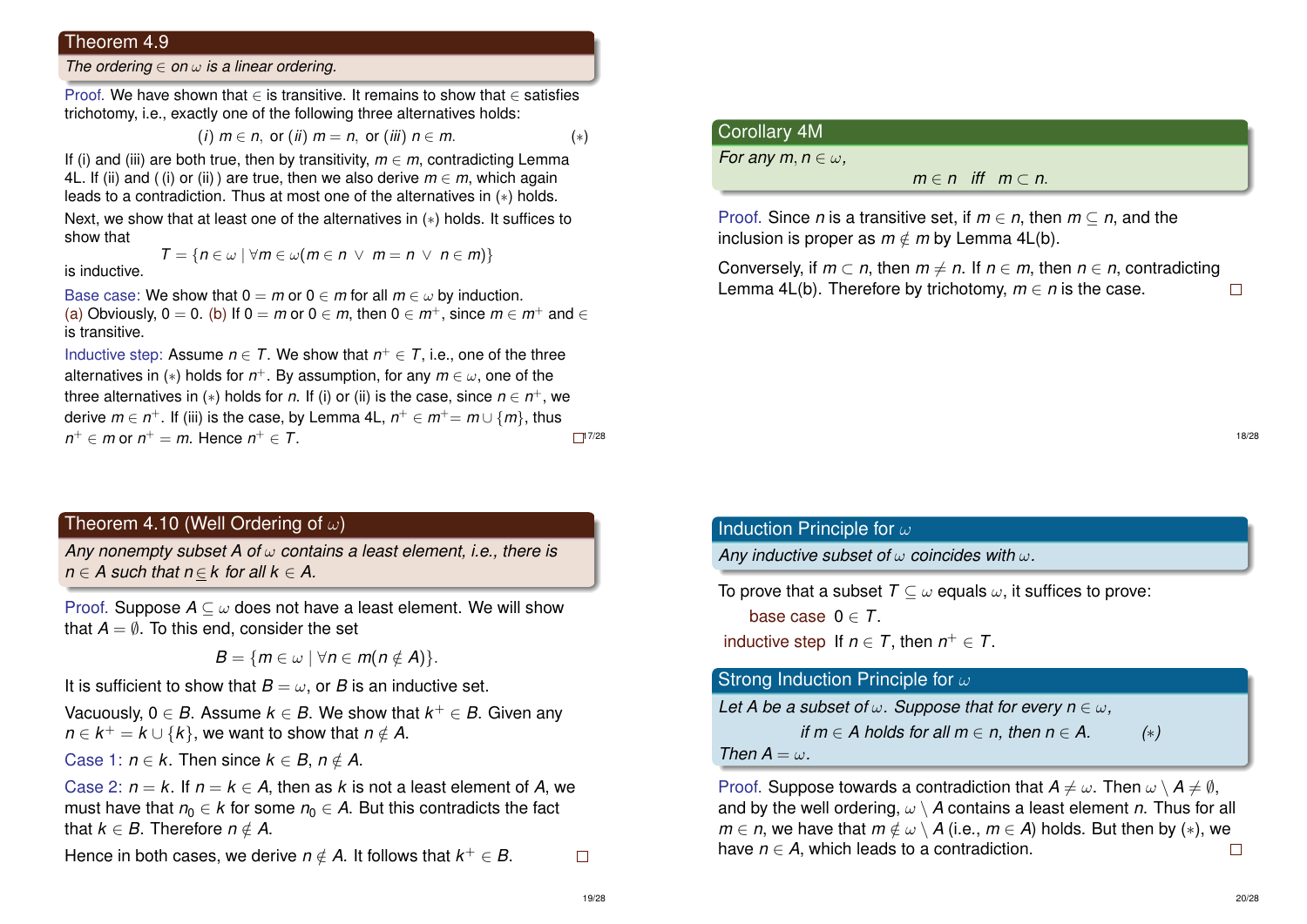## Recursion Theorem

Recursion Theorem on  $\omega$ *Let A be a set,*  $a \in A$ *, and F : A*  $\rightarrow$  *A. Then there exists a unique function h* :  $\omega \rightarrow A$  *such that h*(0) = *a, and for every n*  $\in \omega$ .  $h(n^{+}) = F(h(n)).$ 

Example 4.1: Suppose we want to define a function  $\text{Add}_5 : \omega \to \omega$  such that  $\text{Add}_5(n)$  is the result of adding 5 to *n*. We specify the function Add5(*n*) by requiring

$$
\begin{aligned} \text{Add}_5(0) &= 5, \\ \text{Add}_5(n^+) &= \text{Add}_5(n)^+ \quad \text{for } n \in \omega. \end{aligned}
$$

The Recursion Theorem guarantees that a unique such function exists.

Note: To apply the Recursion Theorem, we may let  $a = 5$ ,  $F : \omega \to \omega$ be defined as  $\bar{F}(b)=b^+$  for all  $b\in\omega.$  This way

$$
Add_5(n^+) = F(Add_5(n)) = Add_5(n)^+.
$$

Suppose we are writing a computer program, in which a function  $h: \omega \rightarrow A$  needs to be defined. We can either directly write down the defining expression of *h*, or give a recursive definition.

To define  $h : \omega \to A$  recursively, we specify

(i) the value of  $h(0)$ .

(ii) and a function  $F : A \to A$  such that  $h(n^+) = F(h(n))$  for all  $n \in \omega$ . When the program is being executed, the computer computes successively

$$
h(0),\n h(1) = F(h(0)),\n h(2) = F(h(1)),\n \vdots
$$

The above program tells us how to compute *h if it exists*. But we need to prove that there exists a set *h* that is a function meeting the above conditions.

22/28

Example 4.2: Let  $\mathbb Z$  be the set of all integers, and  $F(x) = x^2 + 1$ ,  $x \in \mathbb Z$ .

$$
-3 \quad -2 \quad -1 \quad 0 \quad 1 \quad 2 \quad 3 \quad \mathbb{Z}
$$

There is no function  $h : \mathbb{Z} \to \mathbb{Z}$  such that for every  $m \in \mathbb{Z}$ ,

$$
h(m+1) = F(h(m)) = h(m)^{2} + 1.
$$
 (\*)

Proof. (\*) implies that  $h(m) > 1$  for all  $m \in \mathbb{Z}$ . It follows that

$$
h(m)^2 \ge h(m) \Longrightarrow h(m)^2 + 1 > h(m) \Longrightarrow h(m+1) > h(m) \ge 1.
$$

Hence  $h(0) > h(-1) > h(-2) > \cdots \ge 1$ , which means that the interval [1, *h*(0)] contains infinitely many integers, being impossible.  $\Box$ 

Note: Recursion on  $\omega$  relies on there being a starting point 0, whereas  $Z$  has no analogous starting point.

21/28